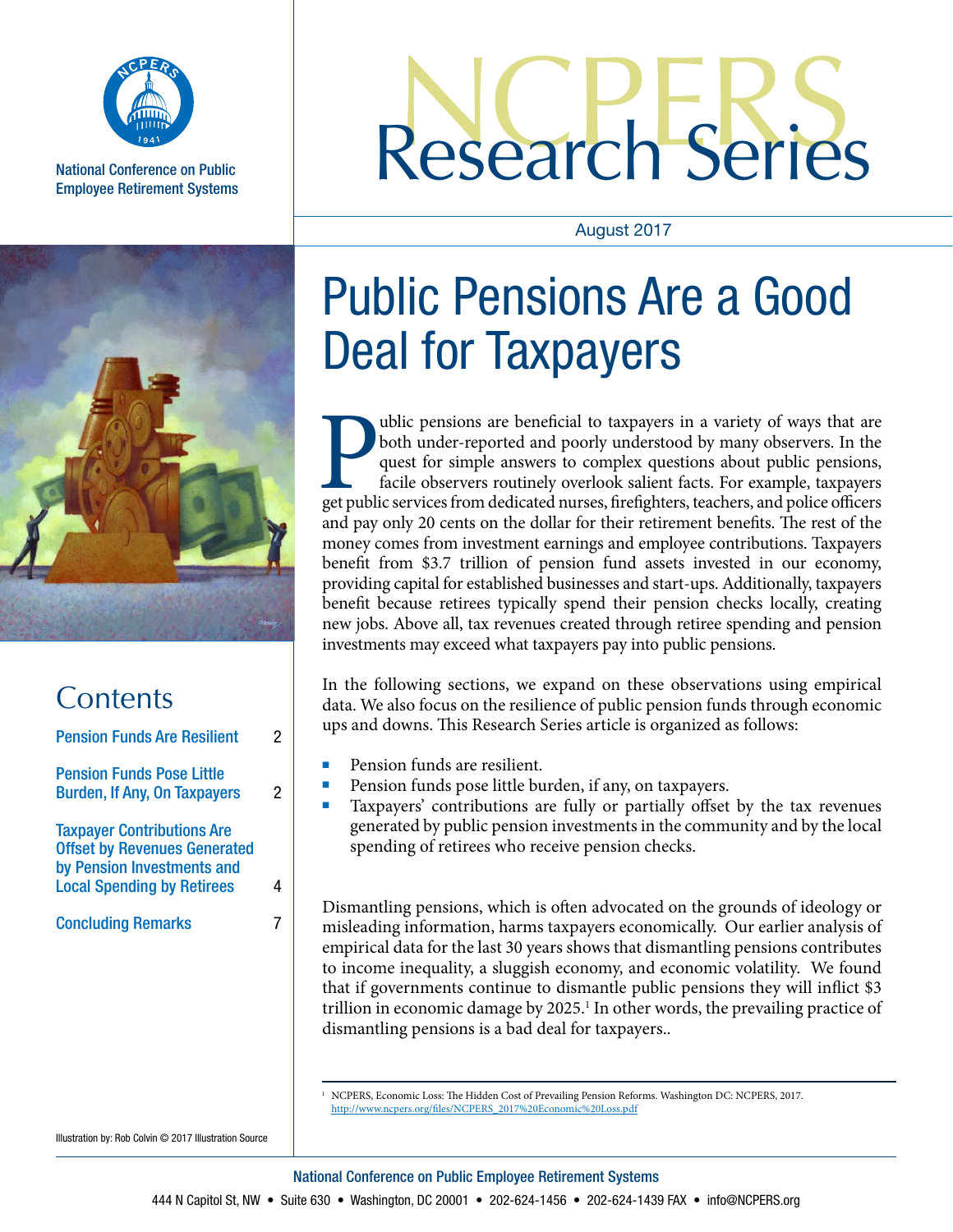

### **Pension Funds Are Resilient**

Pension funds are resilient and well managed. They have stood the test of time for more than 100 years through economic ups and downs. If state and local legislators had kept their side of the bargain over the years by making scheduled payments on time, most critics of public pensions would have to find another hobby. Under the careful oversight and direction of trustees and managers of pension funds, these funds consistently recover despite economic ups and downs and state and local governments that renege on their obligations.

Figure 1 bears testimony to the resilience of pension funds. Using data from the U.S. Census, it depicts the growth of pension fund assets, including the impact of 2001 and 2008 recessions. It shows that after each recession, pension fund assets bounced back and kept growing. The slope of the recovery from the 2008 recession is slightly less than the slope of the recovery from the 2001 recession (as shown by the two arrows). This is due to the depth and duration of the 2008 recession. Yet, both arrows point to the resilience of state and local pension funds.



#### **Pension Funds Pose Little Burden, If Any, On Taxpayers**

Opponents of public pension often argue that taxpayers cannot bear the heavy burden of funding public pensions. The fact is quite the opposite. When public programs are funded on a pay-as-you-go basis, taxpayers put up every dollar for the services they receive. But public pensions are funded in advance, over the course of many years, with investment earnings and employee contributions powering asset growth. Consequently, taxpayers pay only about 20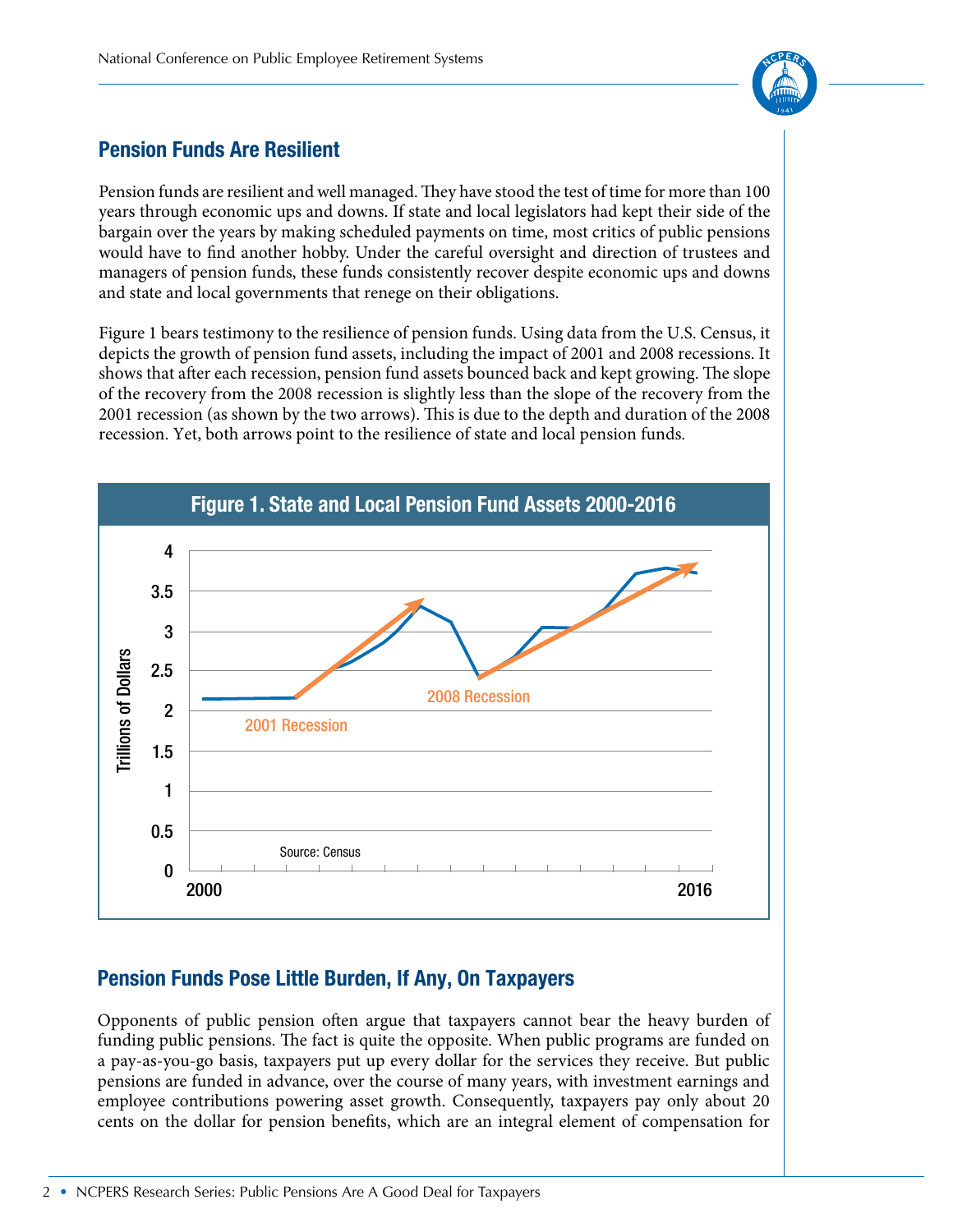



public-sector workers. The remaining 80 cents per dollar of benefit, as shown in Figure 2, comes from investment earnings and employee contributions.<sup>2</sup>

This is a good deal for taxpayers. They get quality public service from dedicated nurses, firefighter, teachers, and police officers by paying only about 20 cents on the dollar for the retirement portion of earnings. Because government workers earn lower wages on average than their private-sector counterparts, pensions are an important tool to attract and retain qualified professionals in public service.

If we take into account tax revenue generated as a result of pension spending and investment, the 20-cents-on-the-dollar tax burden is wiped out. Thus, pension funds pose little, if any, burden on taxpayers because of the advantages of advance funding.

Public pension opponents often focus on unfunded liability when they make a case that taxpayers cannot afford to pay for public pensions. They fail to recognize that when you advance-fund a program, you have an unfunded liability. Suppose you want to prefund your child's college education and establish a college fund at birth. The college savings program would have an unfunded liability from day one until the child enters college. At that point, depending on a variety of factors, it could have a surplus, a deficit, or be exactly on the mark. The same is true of pensions. Hitting the mark is of course important; historically, pension funds have actually exceeded it. The unfunded liability is a bogeyman conjured up by critics who are either ignorant of or willfully ignoring how advance-funding mechanisms like pensions actually work.

<sup>2</sup> The Source of data for Figure 2 - NCPERS, Economic Loss: The Hidden Cost of Prevailing Pension Reforms. Washington DC: NCPERS, 2017. http://www.ncpers.org/files/NCPERS\_2017%20Economic%20Loss.pdf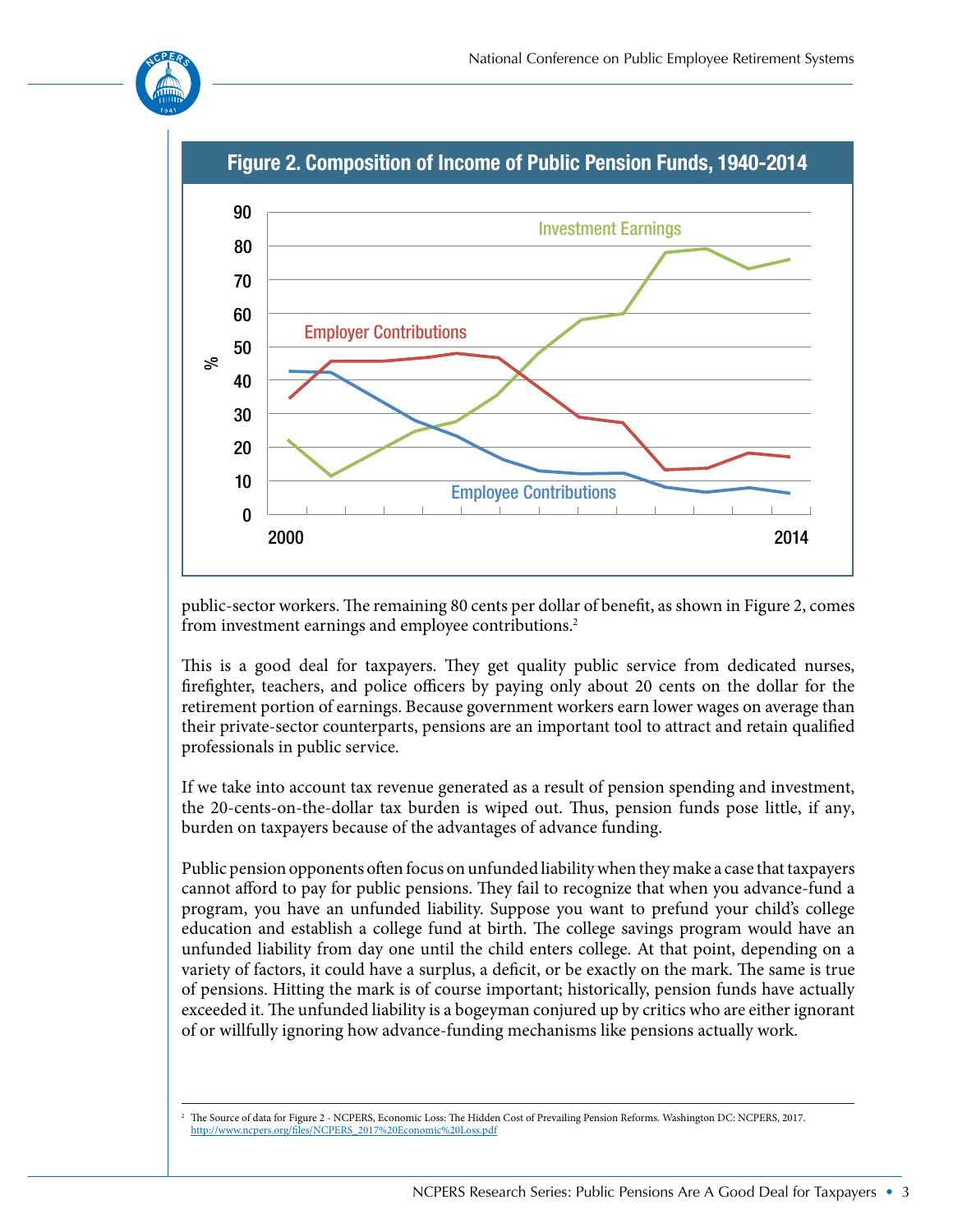

Regardless of the fluctuations in the level of unfunded liability, prefunding beats the pay-asyou-go approach any day. This is because of the investment income component. Shouldn't more public programs be funded as pensions are? After all, the pension funding model has stood the test of times. And, remember pension assets provide a great source of capital for established businesses and start ups.

#### **Taxpayer Contributions Are Offset by Revenues Generated by Pension Investments and Local Spending by Retirees**

Pension funds help to fuel our economy. Spending by retirees stimulates local economies, and pension assets are an important source of capital for businesses and start-ups. A recent study by the National Institute on Retirement Security (NIRS) shows that every dollar paid in pension benefits creates \$2.21 in economic output.<sup>3</sup>

There is little or no research focused narrowly on whether tax revenues generated through pension fund investments and spending of retiree pension checks in local economies is enough to pay the taxpayer portion of pension contributions. However, one can get a rough idea from data presented in the NIRS study despite its limitations. The study focuses on the economic impact of spending of retiree pension checks only and includes public and private pensions.



http://www.nirsonline.org/storage/nirs/documents/Pensionomics%202016/pensionomics2016\_final.pdf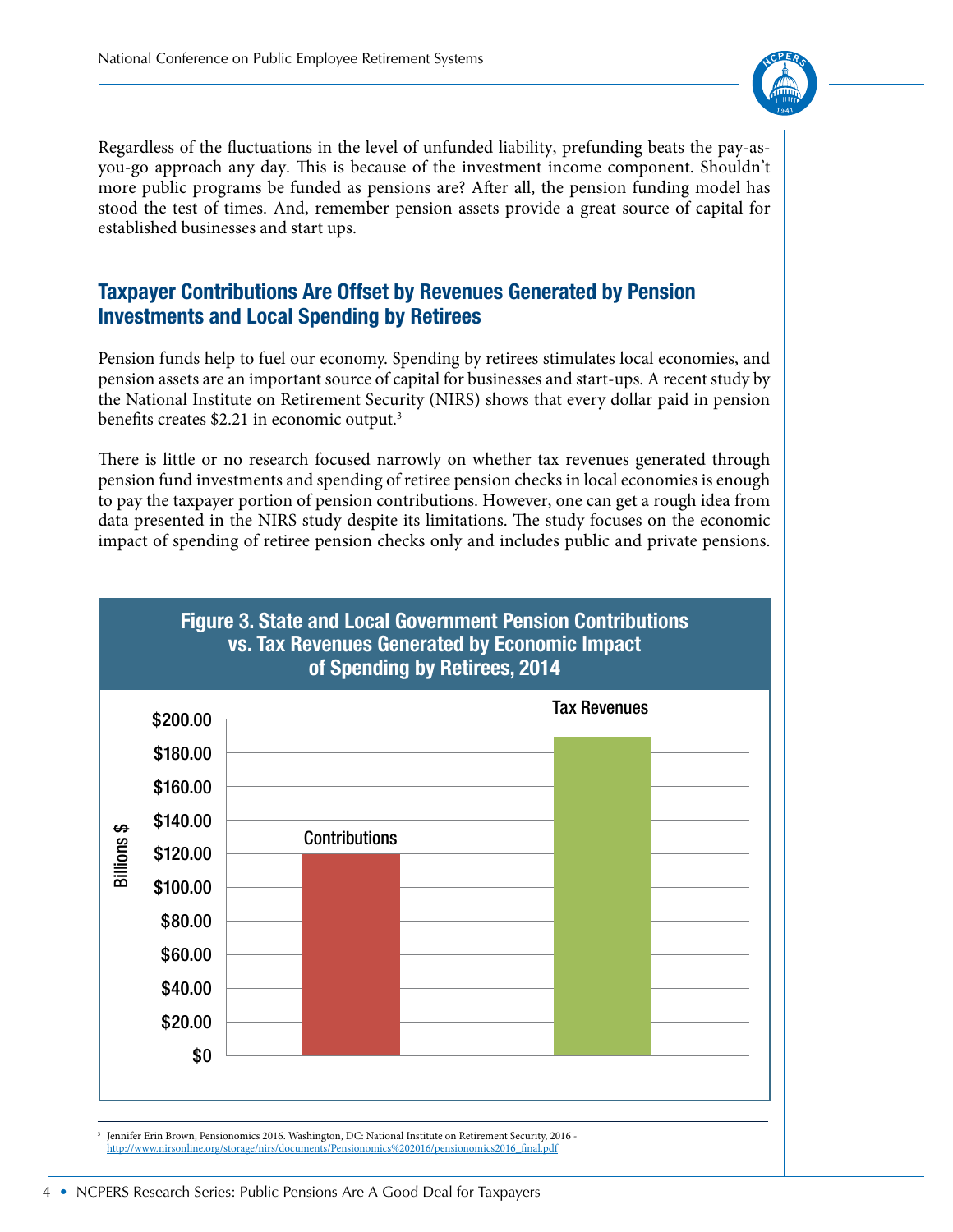

It shows that economic activity generated by just the spending of retiree pension checks in 2014 resulted in \$189.7 billion in tax revenues. Compare this with \$120.5 billion in taxpayer contributions to state and local pension funds in 2014 (see Figure 3).

The \$189.7 billion figure includes federal as well as state and local taxes and is based on public and private sector pensions: it does not include the revenue that might be generated by economic impact of pension fund investments. If economic impact of investments were taken into account, it seems that state and local revenues might have been enough to pay the taxpayer portion of pension contributions.

Fortunately, California Public Employees Retirement System (CalPERS)<sup>4</sup> and California Teachers Retirement System (CalSTRS)<sup>5</sup> have recently studied the economic impact of their investments in California. We use this data to calculate approximately how much state and local revenues will be generated by CalPERS and CalSTRS in-state investments. CalPERS and CalSTRS studies show that their investments support 1.45 million jobs. If the 2016 average salary in California is about \$90,000<sup>6</sup> and 2016 average tax rate is about 17 percent (Income+Sales+Property+Excise),7 CalPERS and CalSTRS investments in California will generate \$22.2 billion in state and local revenues. Combine this with NIRS estimate showing that spending by public sector retirees in California resulted in \$6.9 billion in state and local revenues. In other words, spending by retirees and pension fund investments in California



<sup>4</sup> https://www.calpers.ca.gov/docs/forms-publications/calpers-for-ca-2016.pdf

<sup>5</sup> Bardhan, Ashok, Impact of CalSTRS' Investments on California's Economy, Paper presented at CalSTRS Board Meeting, Nov 6, 2014.

- <sup>6</sup> http://www.averagesalarysurvey.com/search/states
- <sup>7</sup> https://itep.org/tag/california/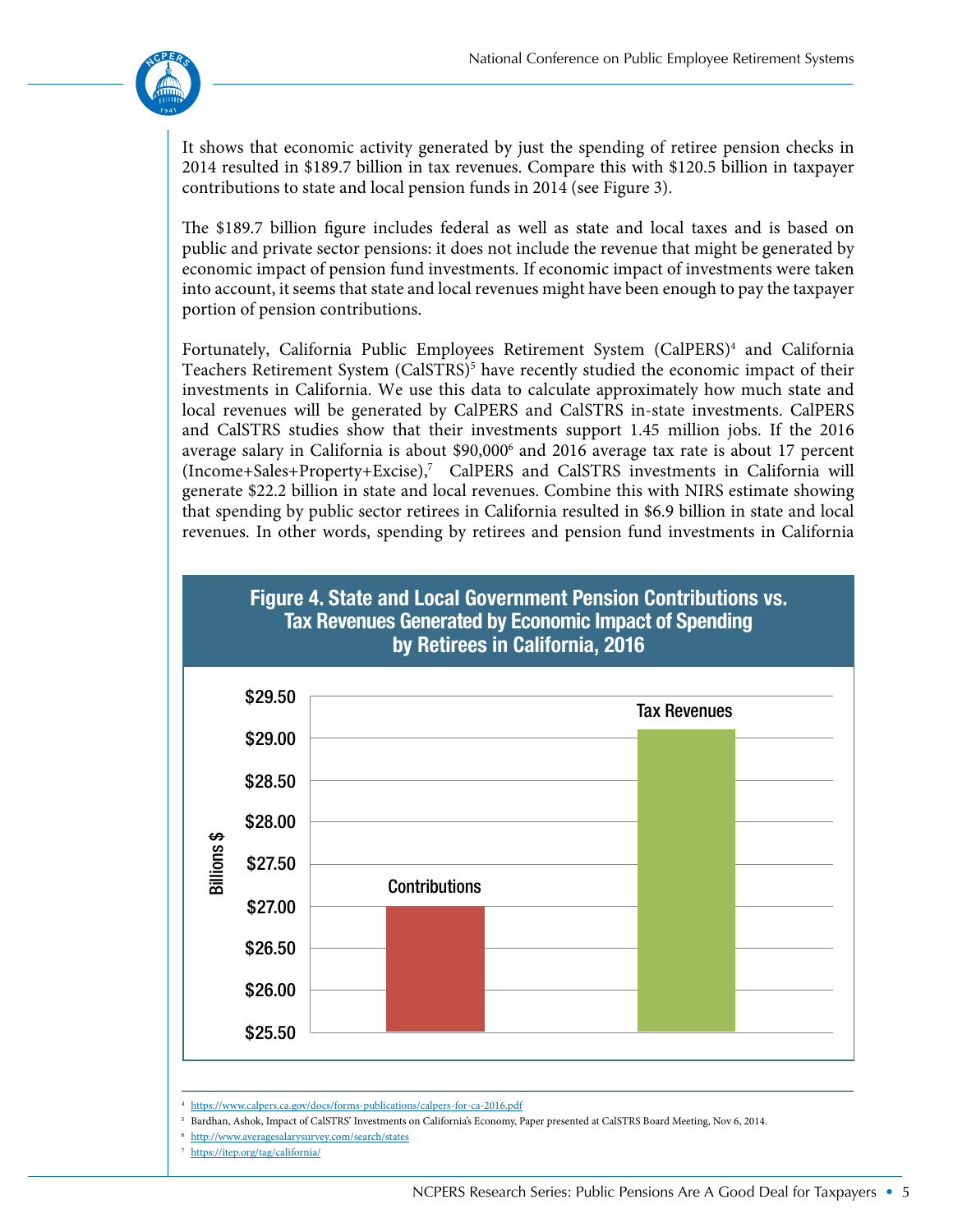

resulted in \$29.1 billion in state and local revenues  $(\$22.2+\$6.9 = \$29.1)$ . Remember this analysis is based only on CalPERS and CalSTRS investments in California. The revenue amount would have been exceeded \$29.1 billion if we took into account investment by all state and local pension funds in California.

How much did taxpayers contribute to California state and local pension funds in 2016? According to U.S. Census data,<sup>8</sup> it was about \$27 billion. As shown in Figure 4, tax payer contribution to state and local pension funds was \$2.1 billion less than state and local revenue generated by CalPERS and CalSTRS investments and spending by public sector retirees in California. In other words, taxpayers got a \$2.1 billion bonus (\$29.1-\$27.0=\$2.1) just because the state maintains state and local pension funds.



In short, our preliminary analysis shows that the argument that taxpayers cannot afford public pensions is bogus. As shown in the flow chart, it seems that taxpayers, contribution is equal to or less than tax revenues generated by investments by pension funds and spending of pension checks by retirees.

In case of California, taxpayers get a bonus just because of the existence of state and local pension plans.

<sup>8</sup> https://www.census.gov/govs/retire/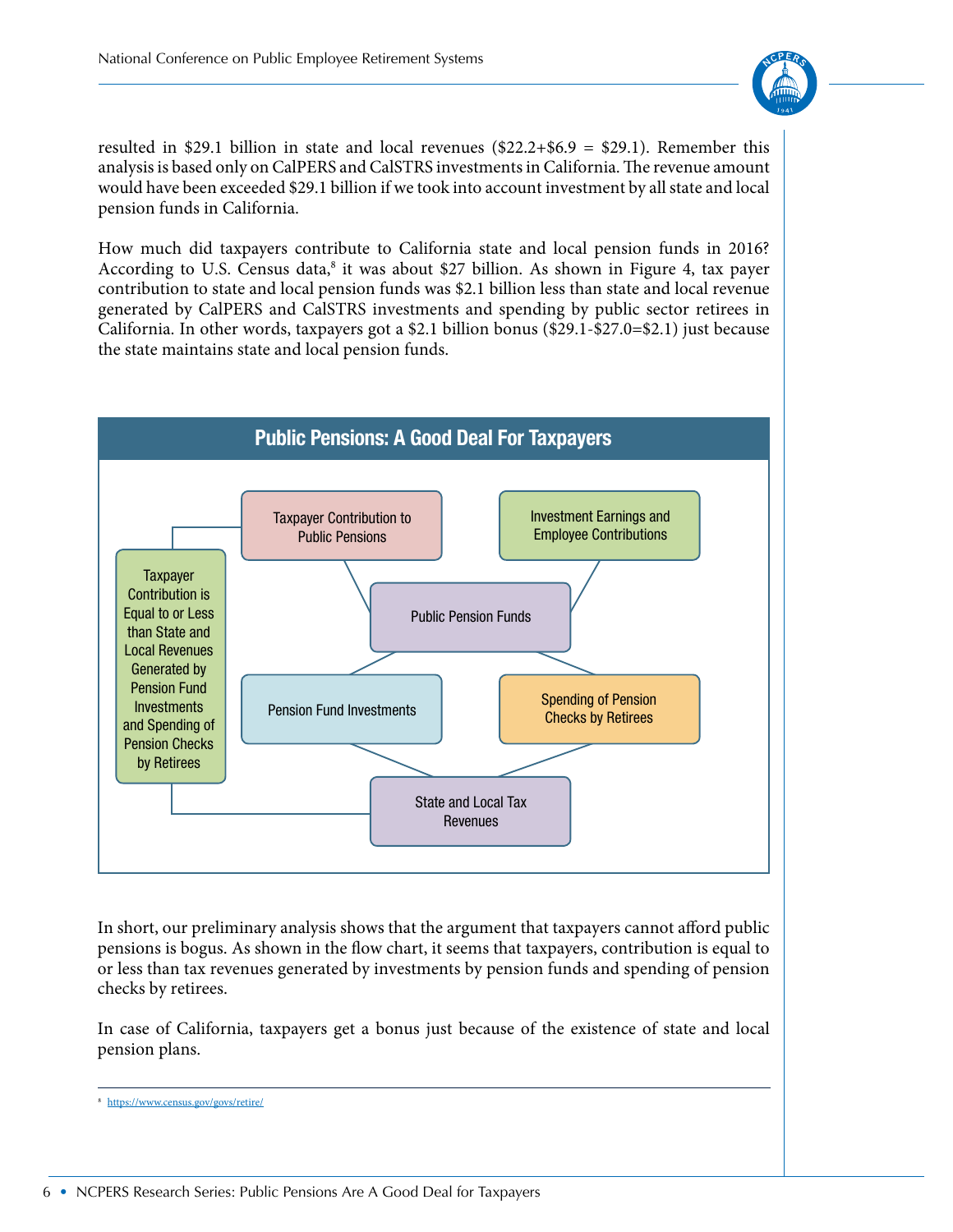

### **Conclusion**

Public pensions are a good deal for taxpayers. Taxpayers get public services from dedicated nurses, firefighters, teachers, and police officers for the long haul by paying only 20 cents on a dollar for their retirement benefits. Taxpayers benefit from \$3.7 trillion of pension fund assets invested in our economy by public pension funds. On top of that, taxpayers benefit when retirees spend their pension checks in the community. Although more research is needed, our preliminary analysis of pension spending and investments in California shows that pensions are not just a good deal but a great deal for taxpayers. Taxpayers get \$2 billion more in state and local revenues than they pay into pensions.

On the contrary, dismantling of pensions as a reaction to misleading information or ideological argument presented by opponents of public pensions is a bad deal for taxpayers. Our earlier analyses of empirical data for the last 30 years from all 50 states show that dismantling of pensions contributes to rising income inequality, a sluggish economy, and greater economic volatility. We found that if governments continue to dismantle public pensions, they will inflict \$3 trillion in damage on our economy by 2025. $^{\rm 9}$  In short, while public pensions are costeffective and beneficial, dismantling pensions is costly and short-sighted for taxpayers.

<sup>9</sup> NCPERS, Economic Loss: The Hidden Cost of Prevailing Pension Reforms. Washington DC: NCPERS, 2017. http://www.ncpers.org/files/ NCPERS\_2017%20Economic%20Loss.pdf